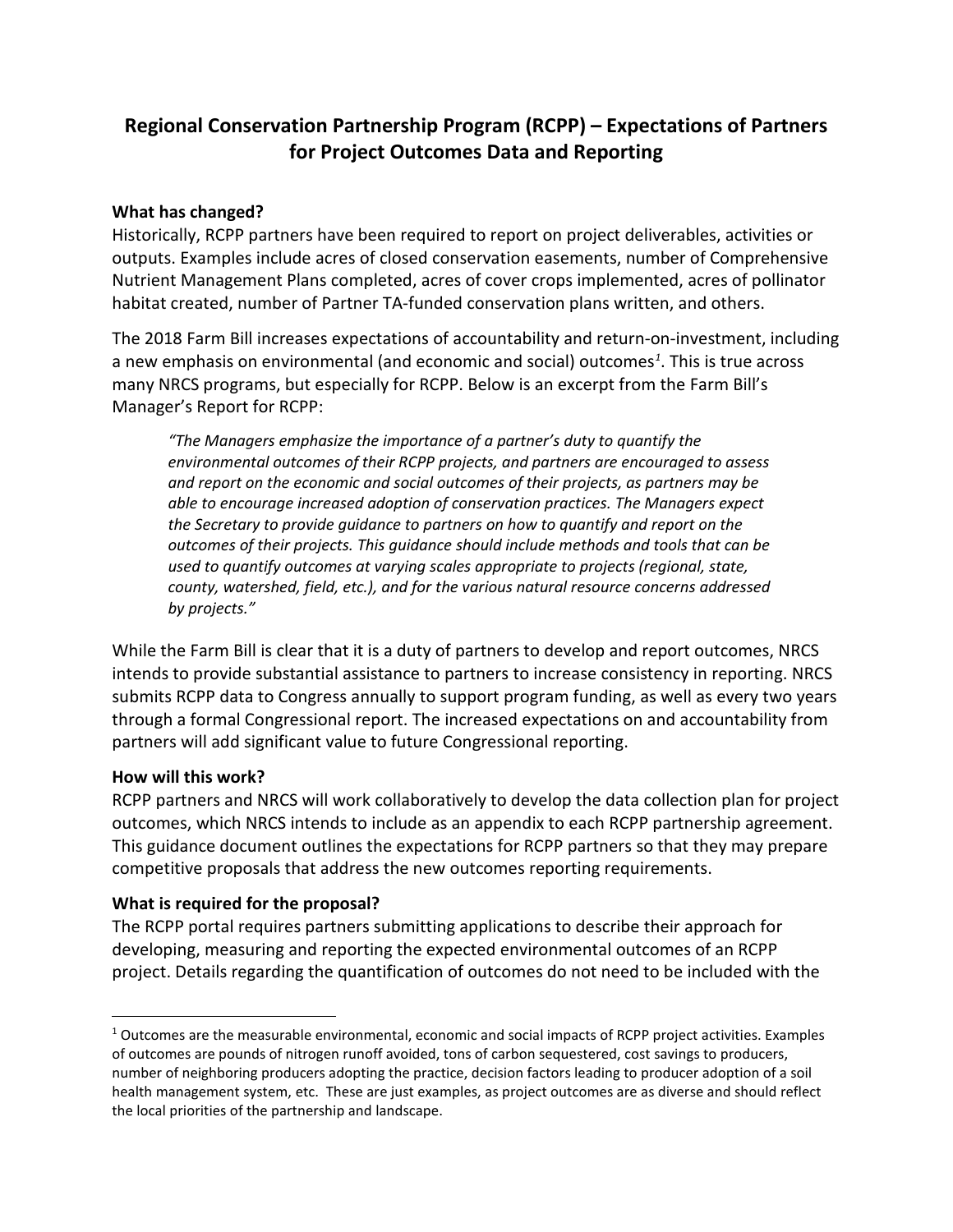This document in pre-decisional and part of the deliberative process related to agency rulemaking. This document is confidential and should not be disclosed.

proposal, however it should be clear in the proposal how the project deliverables connect to expected outcomes. Estimates of outcomes can be provided, however, the methodology for outcome measurement will be further developed during the agreement negotiation process.

*Only environmental outcomes are required.* However, inclusion of economic and/or social indicators analyses will be given priority consideration in the RCPP evaluation criteria. More details on economic and social outcomes are provided in the background below.

### **What are the expectations for selected proposals?**

After the partner has been notified of project selection for funding, details will be provided to prepare partners for the agreement negotiation process. During the agreement negotiation process, NRCS intends to work with partners to develop an appendix to the partnership agreement that includes a simple data collection plan customized for each project. The project deliverables, activities, and outputs will be aligned to the appropriate outcome measurement tool or methodology and partners will be provided a tool to report on the outcomes.

State RCPP Coordinators will be available to assist with negotiations as well as reporting throughout the life of RCPP projects.

### **What do partners need to do during the life of the funded project?**

As each project is unique, outcomes reporting requirements will be itemized in the agreement appendix as a data collection and reporting plan. Requirements will be designed to be clear and straightforward across all projects to minimize the burden of reporting. NRCS will assist with the data quality assurance on the methodologies and reporting on outcomes over the life of a project to ensure consistency across all RCPP projects. RCPP partners are required to report annual progress on achieving deliverables and to report on project outcomes progressively, with the final report including total project outcomes (realized and projected future outcomes).

### **Background on outcomes**

Each awarded project's data collection plan for project outcomes will be finalized during the negotiation process. The background below is provided to help partners with proposals that directly address the following outcome types.

### Environmental outcomes (required)

The ability to develop, measure and report on environmental outcomes of RCPP projects will vary by project type, natural resource concern, and available tools and methods. Some projects will have straightforward environmental outcomes that have national datasets to support them. Projects that address water quality improvements using conservation practices may have existing methods and can be largely assisted by NRCS at the national level with national outcome models or tools. For example, projects that overlap with NRCS Conservation Effects Assessment Project (CEAP) watersheds and resource concerns will be able to coordinate collection of conservation outcomes data with a member of the CEAP team to facilitate agency modeling of RCPP outcomes. Other projects that are focused on different resource concerns may need a hybrid approach of local expertise on data as well as some national models.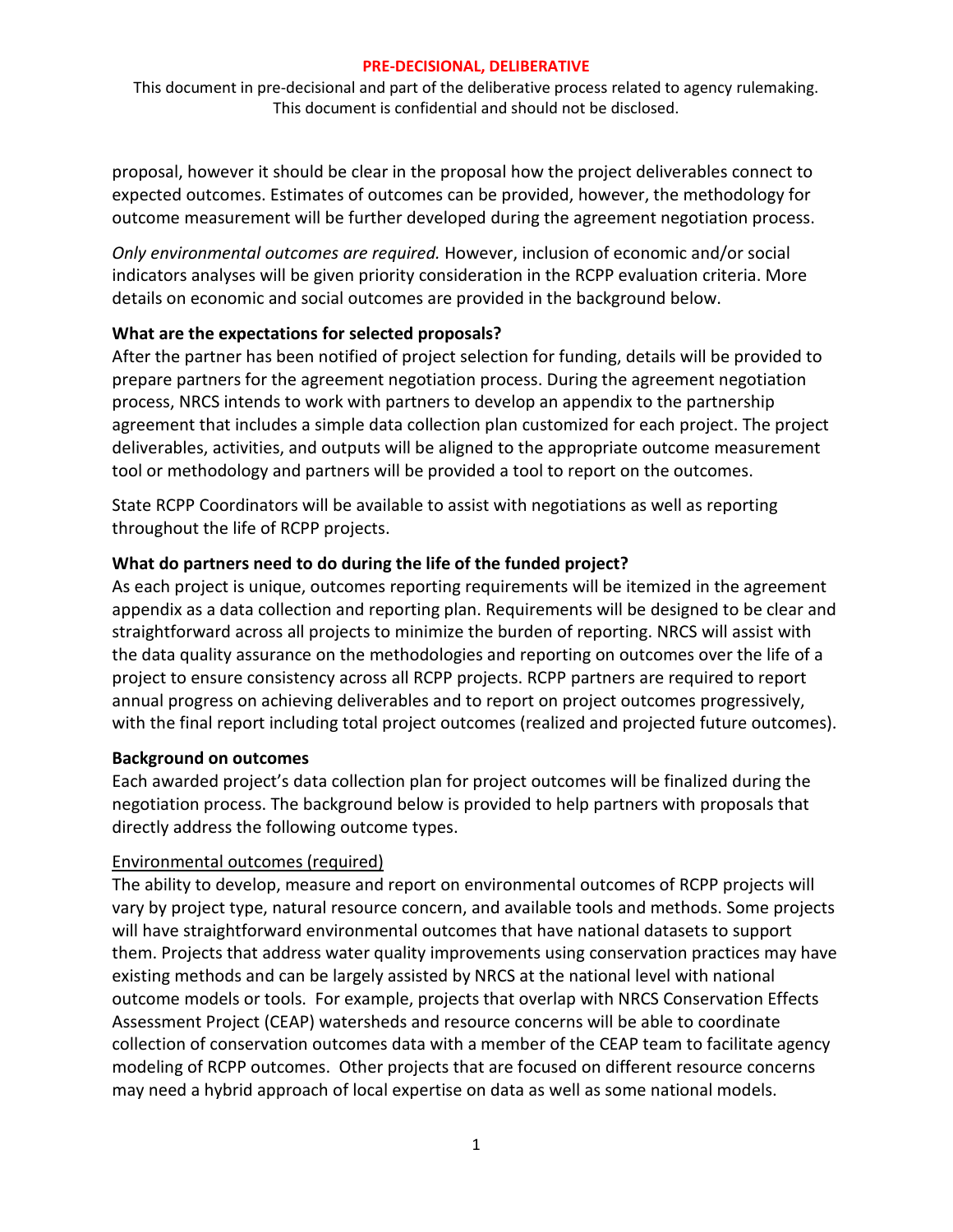This document in pre-decisional and part of the deliberative process related to agency rulemaking. This document is confidential and should not be disclosed.

If there is no national tool or model that can adequately represent the environmental outcomes of the RCPP project, a customizable method will be used. The example provided is for wildlife resource concerns, but the template is easily modified for water quality, water quantity and soil health. For other resource concerns for which the template is not easily customized, lead partners are expected to work with State RCPP Coordinators to develop a template(s) appropriate for their projects.

*Customizable Template Sample:*

With the RCPP investment of **A** dollars matched by **B** partner contributions over **C** year (s) we have made a lasting improvement to the biodiversity of the **D** (geographic region) over initial benchmark E) by improving **F** acres habitat and increasing our {priority species} population by **G** to a naturally sustainable size that will benefit the region for **H** years.

- **A** = Total RCPP funds dispersed over **C** period of time
- **B** = Partner contributions (cash and in-kind)
- **C** = Defined number of years
- **D** = Defined geographic area in the RCPP agreement

**E** = benchmark conditions developed for the outcome from the partnership agreement. Each outcome should have a benchmark against which to measure E and F.

**F** = Acres of wildlife habitat improvement practices for the RCPP project

**G** = to be modeled or estimated figures based on the best professional judgement of a scientific expert

**H** = Connected to reference in F (define assumptions such as regeneration time, lifespan, population dynamics, etc.)

# Economic Outcomes (Optional)

Understanding the economic and financial impact to producers of implementing conservation actions is critical to driving lasting adoption of conservation practices and systems. Conservation actions that negatively impact a producer's net profit are less likely to be implemented and sustained.

Economic indicators can quantify the financial impacts conservation practices on a farm, ranch of forestland. Economic indicators that may be used to report outcomes include (but are not limited to):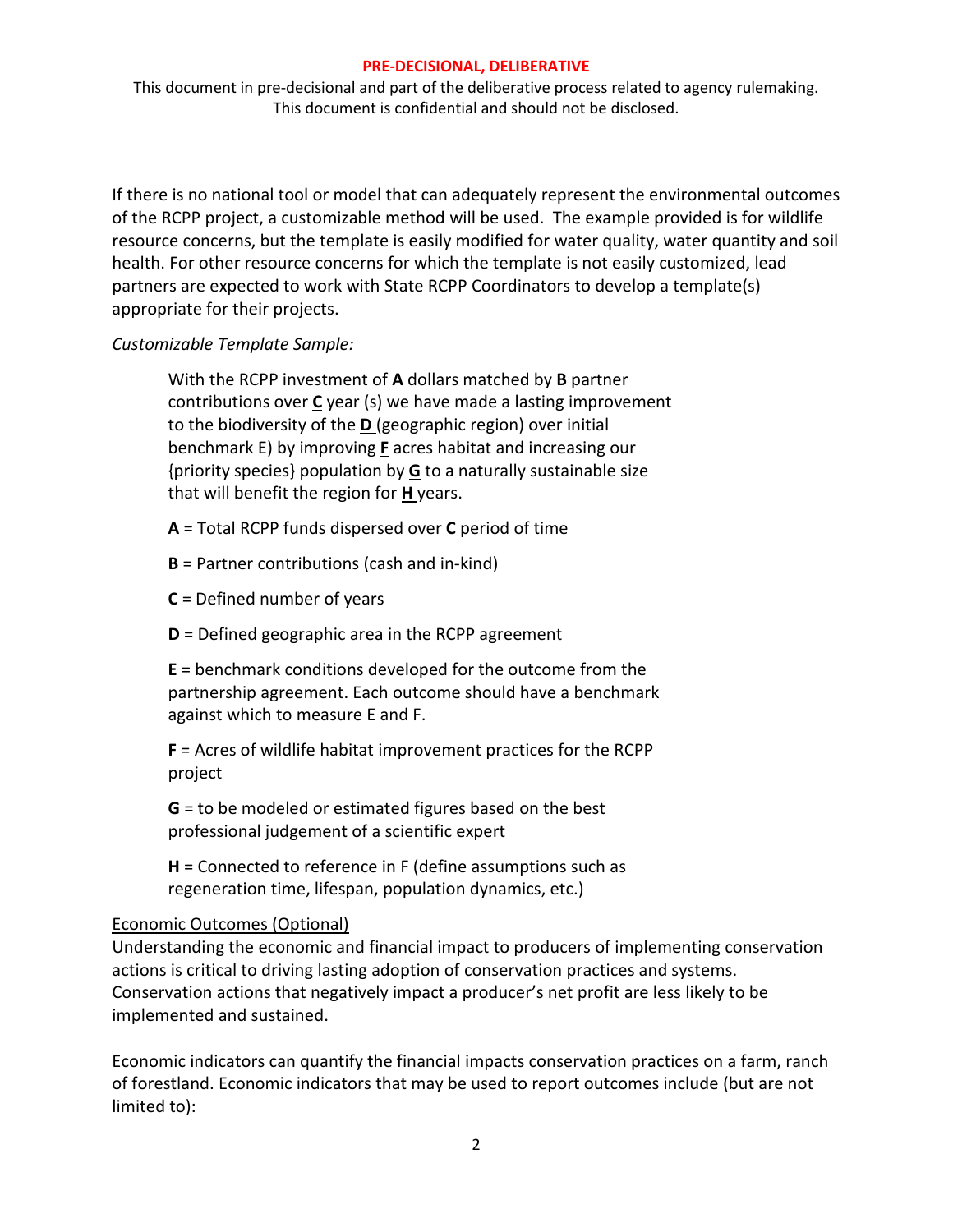This document in pre-decisional and part of the deliberative process related to agency rulemaking. This document is confidential and should not be disclosed.

- Conservation cost effectiveness—the cost to the producer of practice implementation vs. conservation benefits.
- Economic/financial benefits—the impact of conservation implementation on net profit, the value of farmland/farm assets, etc.
- Valuation of ecosystem benefits—benefits to downstream beneficiaries, local economies, etc.

Partners measuring economic outcomes will need to collect financial information from producers and measure baseline economic indicators at the outset of the project, and then evaluate change in those economic indicators over time. A case study approach is a commonly used means of reporting on the economic and financial impacts of conservation implementation. For economic and financial analyses, partners should refer to the NRCS technical note on developing economic case studies, [available here.](https://www.nrcs.usda.gov/wps/portal/nrcs/detail/national/technical/econ/data/?cid=nrcseprd1298423) Applicants are encouraged to consult the resources available on [this NRCS website.](https://www.nrcs.usda.gov/wps/portal/nrcs/main/national/technical/econ/costs/)

Partners are also free to explore other analytical approaches, in consultation with their State RCPP Coordinator(s). Examples of project-based economics analyses include two documents [\(ONE here](https://farmdocdaily.illinois.edu/2019/03/tillage-passes-and-returns-on-corn-soybean-farms-in-east-central-illinois.html) and [TWO here\)](https://farmdocdaily.illinois.edu/2019/03/the-economic-advisability-of-lowering-2019-nitrogen-application-rates-on-corn.html) developed by Illinois Corn Growers as part of their Precision Conservation Management RCPP project.

Development and implementation of an approach to quantify economic outcomes quantification should be viewed as an opportunity for RCPP lead partners to engage nontraditional RCPP partners such as ag lenders and data platforms in pursuit of innovative and replicable analytical models for future projects. Partners planning to report on economic outcomes should make sure that the effort is overseen by a qualified staff person or third party.

# Social Outcomes (Optional)

Reporting of social outcomes can inform strategies to increase adoption of conservation practices and systems in pursuit of lasting change beyond the duration of an RCPP project. Social outcomes analyses consider the factors that go into a producer's decision to undertake conservation activities, how that producer's decision influences other producers, and any broader impacts on communities. Factors included in evaluation may include (but are not limited to):

- Characteristics of producers and forestland owners
- Farm, forest or ranch characteristics
- Perceptions of characteristics of conservation practices
- Social capital of project participants
- Community characteristics
- Timing of conservation adoption
- Evaluation of management capabilities
- Conservation adoption motivations